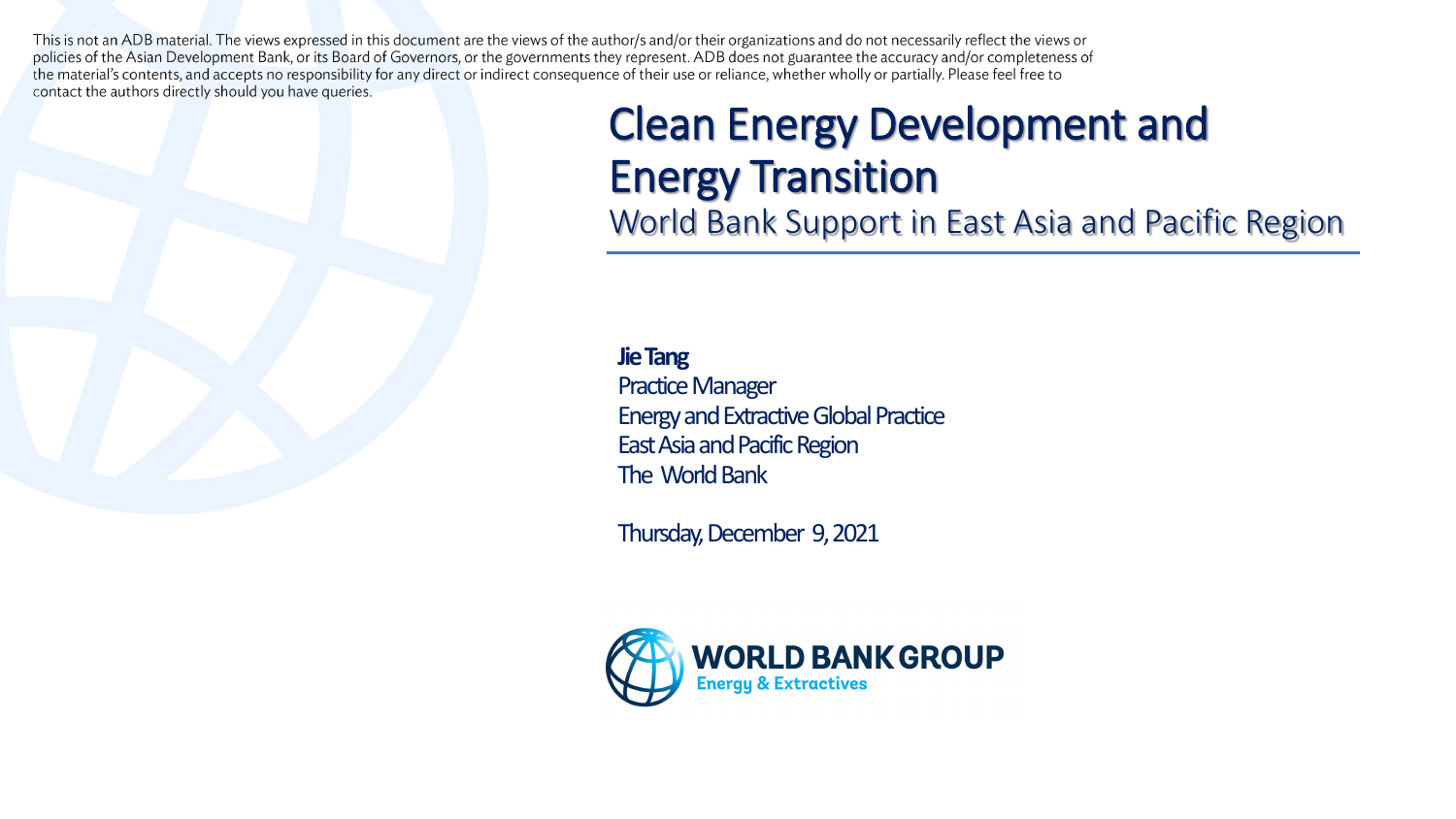# Asia The difficult challenges





#### **People without access to electricity**



**Coal consumption**



\* BP Statistical Review of World Energy 2021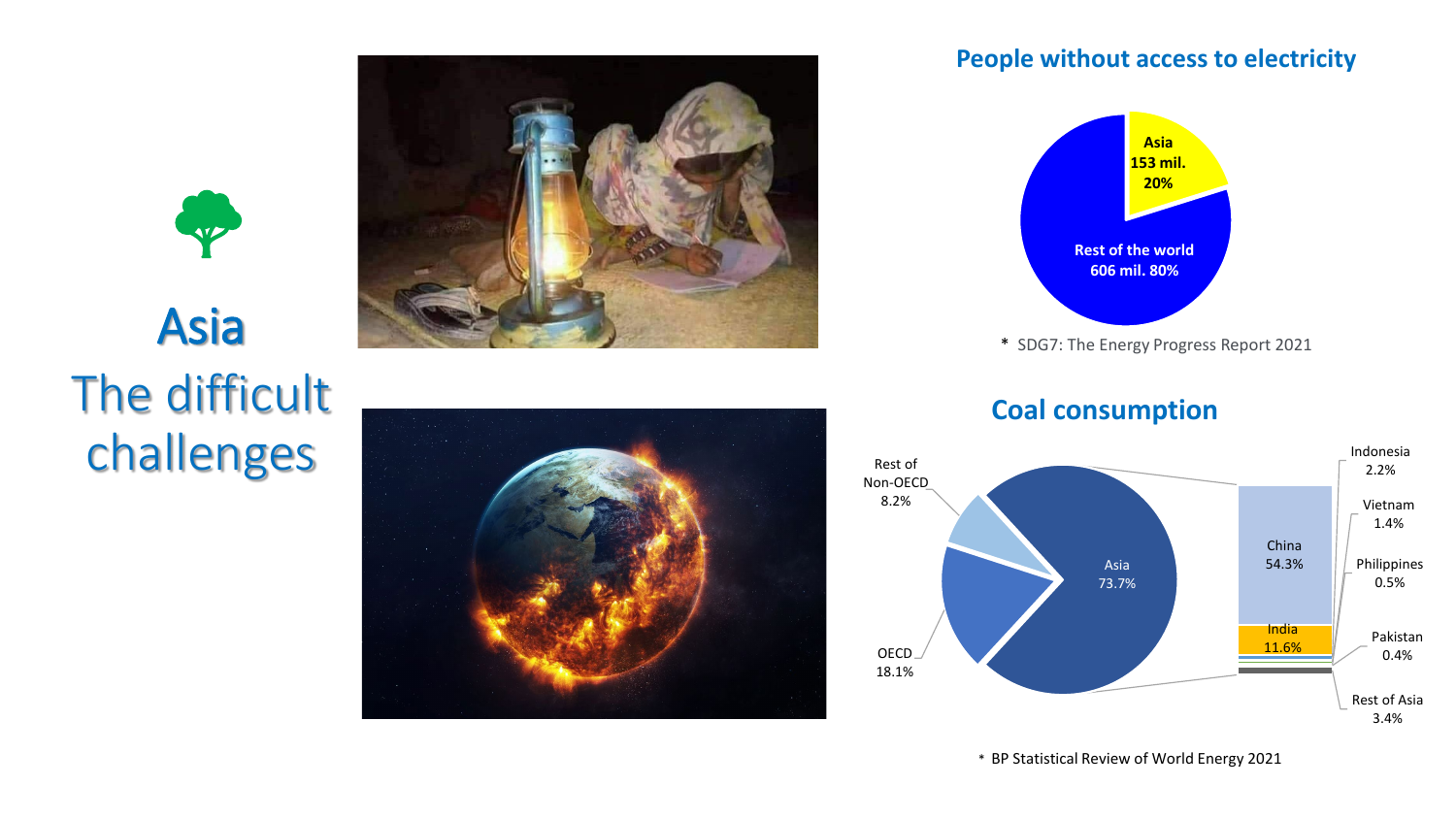



### **World Bank engagement in electrification and clean energy transition – Business Areas**

- **1. Expansion to electricity services:** grid extension, RE-based power generation; grid extension, RE plus batter storage based mini-grids, and Solay Home Systems
- **2. Scale up clean energy alternatives and energy efficiency:** Policies & regulations, investment; leveraging financing; de-risking and mobilizing private sector financing
- **3. Slow down coal:** Policies & regulations to reduce coal consumption in the energy sector and to accelerate energy transition
- **4. Support decarbonization in the industrial and transport sector:** Technical assistance to facilitate electrification; explore disruptive technology application for decarbonization, e.g. battery storage, green hydrogen, CCUS
- **5. Just Transitions:** addressing macroeconomic, social and environmental impacts of coal mine closure and coal power plant retirement and repurposing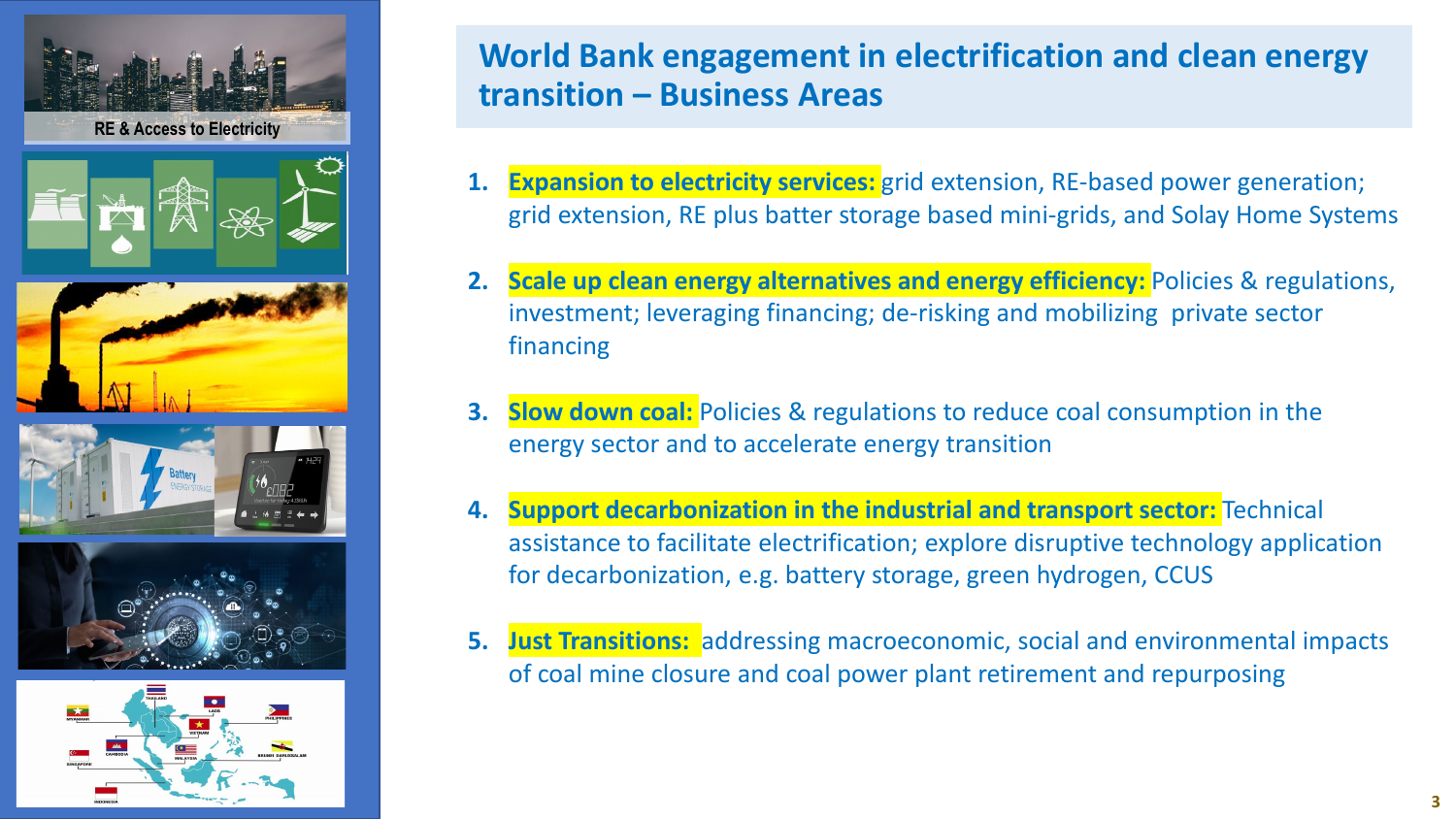



**World Bank engagement in electrification and clean energy transition – TA and Investments**

- **Electrification and access to modern energy services**
- **Renewable energy and energy efficiency**
- Energy transition and Just Transition
- Sector governance / utility performance and grid improvement
- Disruptive technology (Battery storage, green hydrogen, CCUS)
- Regional power interconnections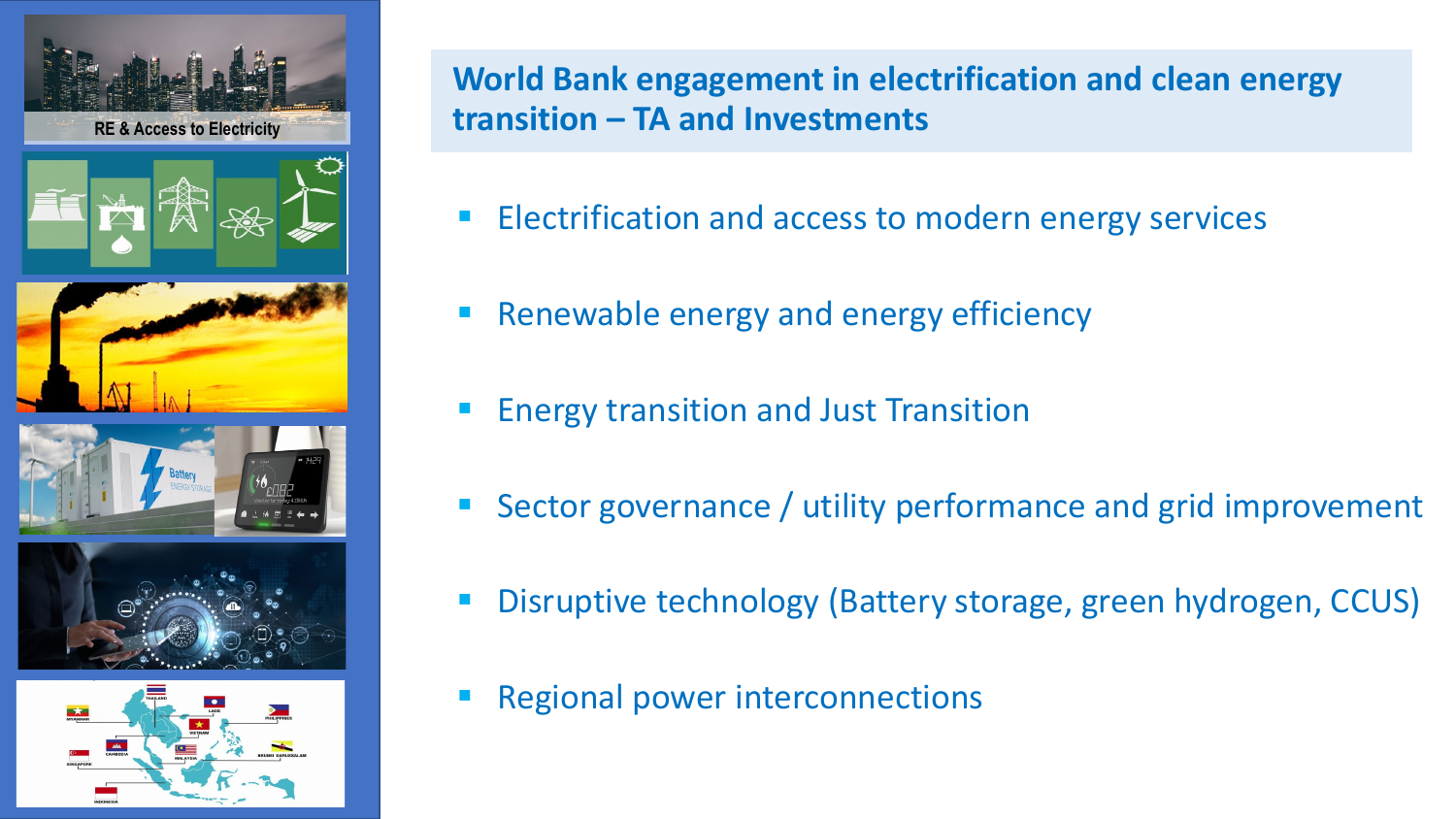











## **Access to Electricity and Grid Improvement**

- **RE & Access to Electricity <b>Expansion RE & Access to Electricity and upgrade** 
	- Expansion of transmission and distribution network:
		- **Myanmar:** National electrification Project (IDA \$400m)
		- **Indonesia:** ISEL 1 Sustainable Least-cost Electrification-1 (p174350) (IDA\$300 + \$500m)
			- 115 kV transmission
			- Battery storage; System upgrade
			- Last-mile Electrification
		- **PNG:** Rural Electrification Project (IDA \$100m + \$xx Co-financing)
			- Grid rehabilitation and expansion
			- Mini-grid and off-grid electrification (SHS)
	- Upgrade of distribution network:
		- **Mongolia:** Energy Sector Development Project
		- **Lao PDR:** urgent investment for reliability improvement and loss reduction
		- **PNG:** UPRIP Energy Utility Performance and Reliability Improvement Project (P167820)

#### Power system planning

- **Mongolia:** update least-cost power system planning
- **Indonesia:** Java-Bali Power System Masterplan
- **PNG:** update Least-cost power system planning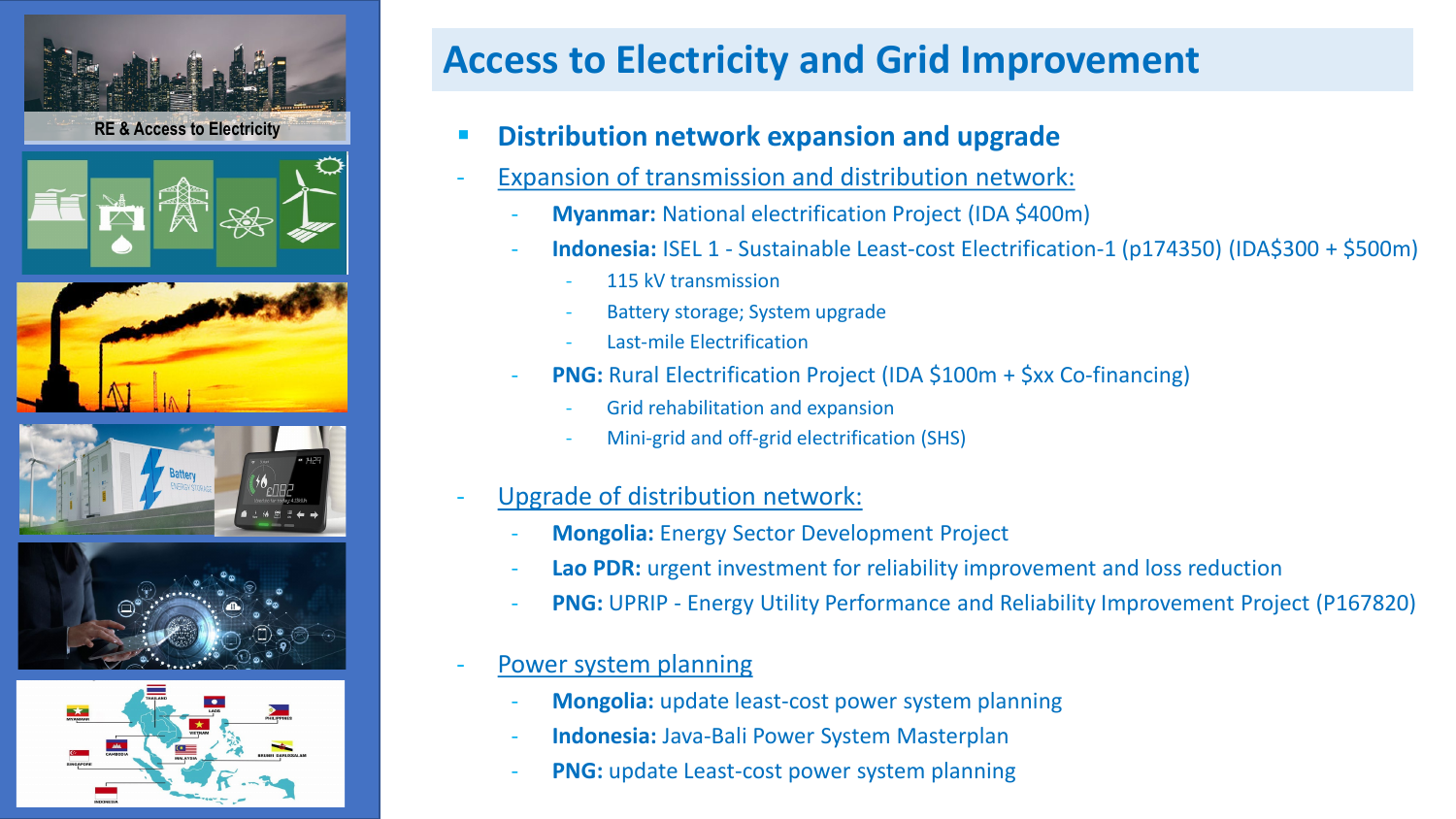











## **Renewable Energy Development**

- 
- [Pumped storage: Development of Pumped Storage Hydropower in Java Bali System](https://projects.worldbank.org/en/projects-operations/project-detail/P172256)  Project(IBRD\$380m + AIIB\$250m)
	- Upper Cisokan Pumped storage (4x260 MW)
		- Civil works: two RCC dams, underground powerhouse, etc.
		- Goods: 500 kV switch yards & transmission lines (16 km, double circuits)
		- Services: Engineering; PRP; Preparation of new hydro; System planning
	- Hydro rehabilitation
		- Philippines Agus-Pulangi Hydropower cascades (IBRD \$140m+AfD \$70m)
			- 7 dams, 1,000 MW, two phases
			- Civil works: Hydraulic, mechanic and electric equipment
			- Goods: Dam safety instrumentation system; Plant control systems; auxiliary systems
			- Services: Owner's Engineer; Panel of Experts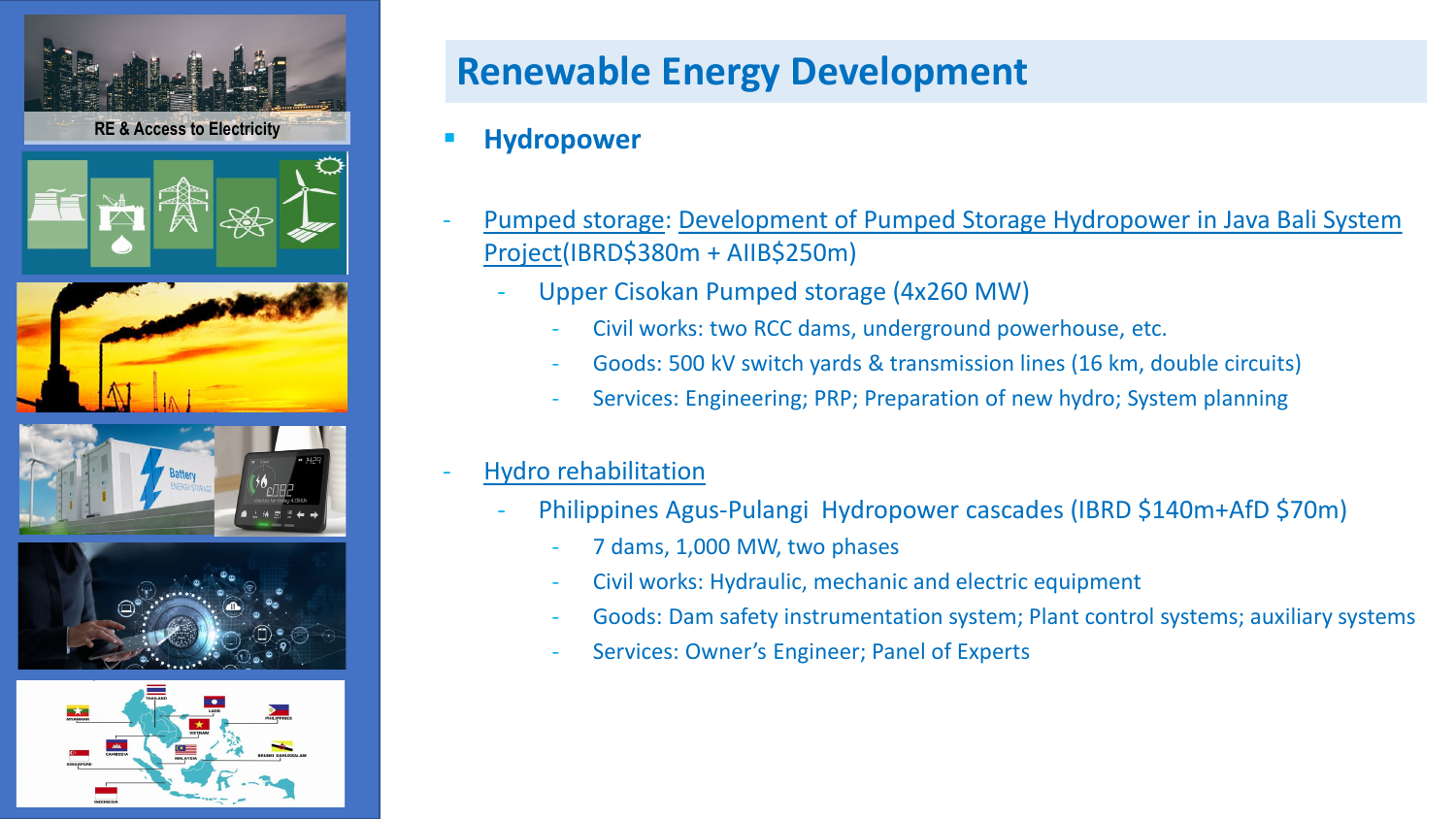











## **Renewable Energy Development**

- - Green-field Hydro
		- **Solomon Islands:** Tina River Hydro
			- IPP & EPC contract
	- **Feasibility Study including ESIA** 
		- **Indonesia:** [Development of Pumped Storage Hydropower in Java Bali System Project](https://projects.worldbank.org/en/projects-operations/project-detail/P172256)
			- Matenggeng Pumped Storage
			- Poko Hydropower
		- **PNG:**
			- Naro Brown Hydro (34 MW)
				- Stand alone TA on Feasibility Study, tendering documents for auction
			- Rehabilitation of existing hydro
				- TA on feasibility study under the UPRIP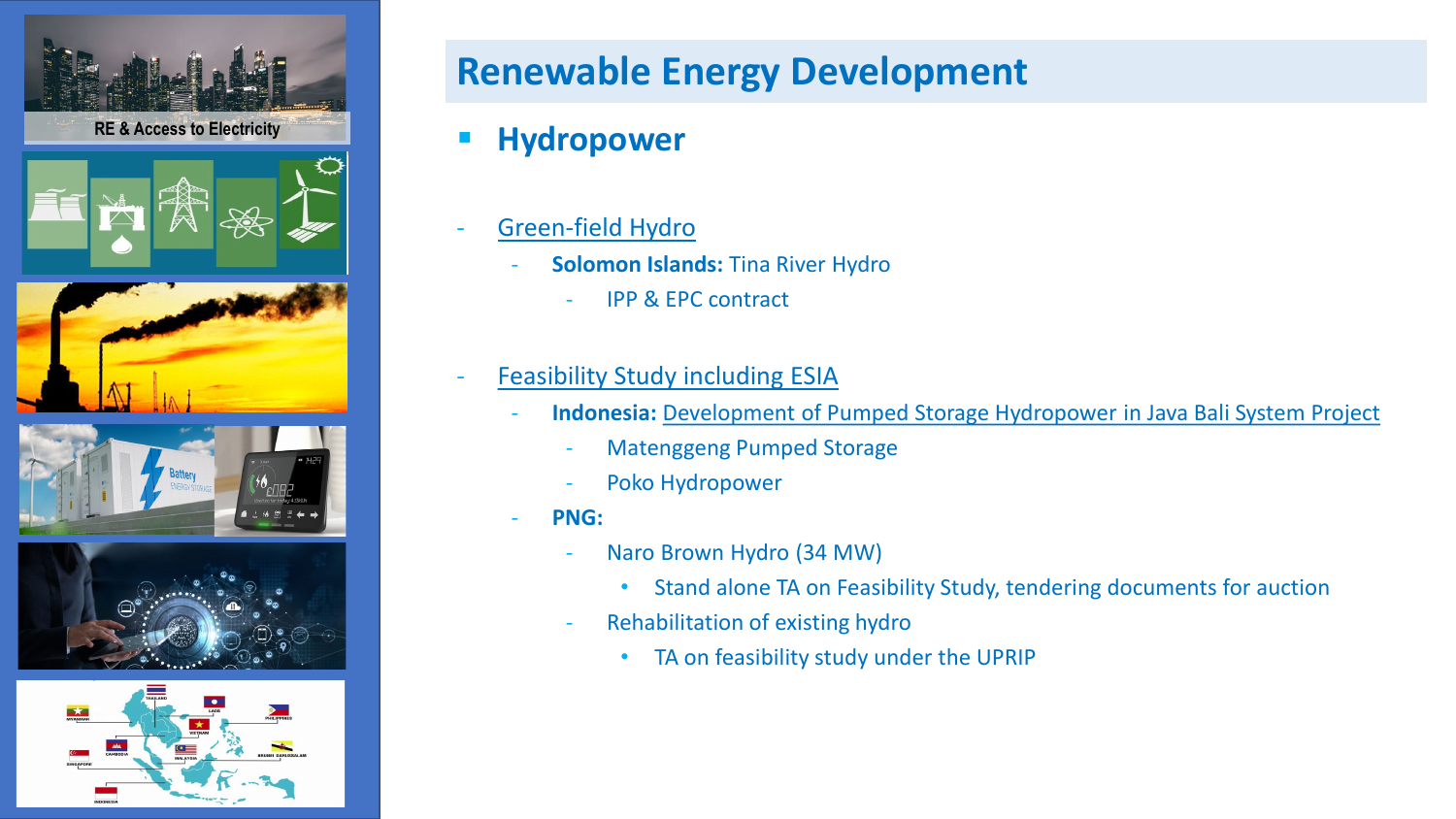











## **Renewable Energy Development**

#### **Solar + BSS**

- **Indonesia:** TA to RE Pricing; public solar pilot + auction tenders under ISEL-1
- **Vietnam:** TA for policy change on auction (moving away from FIT)
- **Myanmar:** TA to prepare auction tenders for floating solar
- Philippines:  $7 \times 1$  MW solar mini-grids under the ACEP

#### **Wind**

- **Vietnam:** Technical assistance on Off-shore Wind Roadmap
- **Philippines:** Technical assistance on Off-shore Wind Roadmap

### **Geothermal**

- **Indonesia:** De-risking of investments in upstream exploitation
	- First Loss Cover through FIs
	- Two windows: public and private sectors, respectively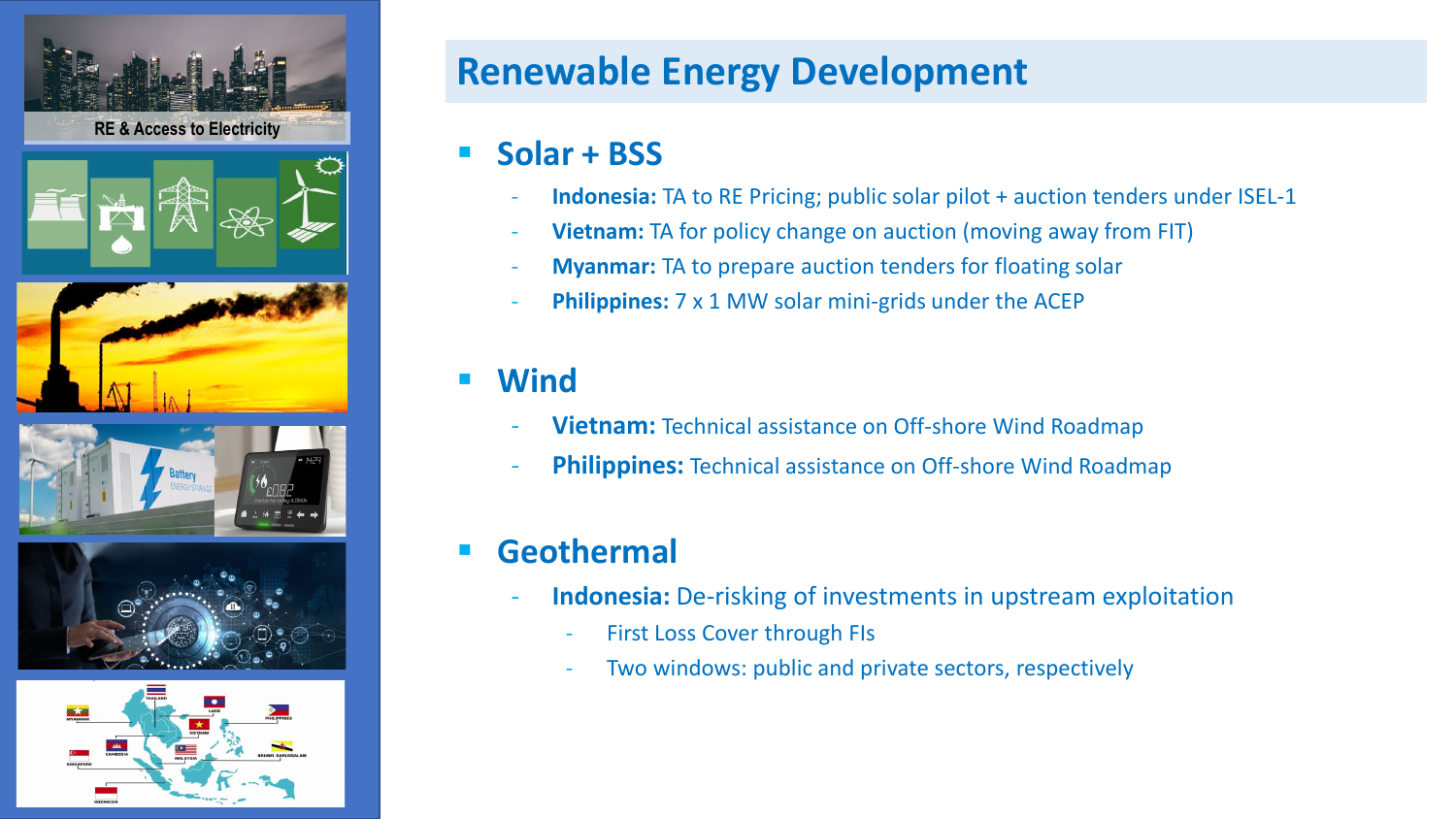











## **Energy Efficiency Development**

**Vietnam**

- Scaling up Energy Efficiency Project (\$11.3m + \$75m)
	- partial credit guarantees (RSF Guarantees) to participating financial institutions (PFIs)
	- Covering potential defaults on loans (PFI Loans)

**Philippines**

- TA on EE of Public building
- **Mongolia** 
	- District heating network rehabilitation for loss reduction
	- TA on EE of public buildings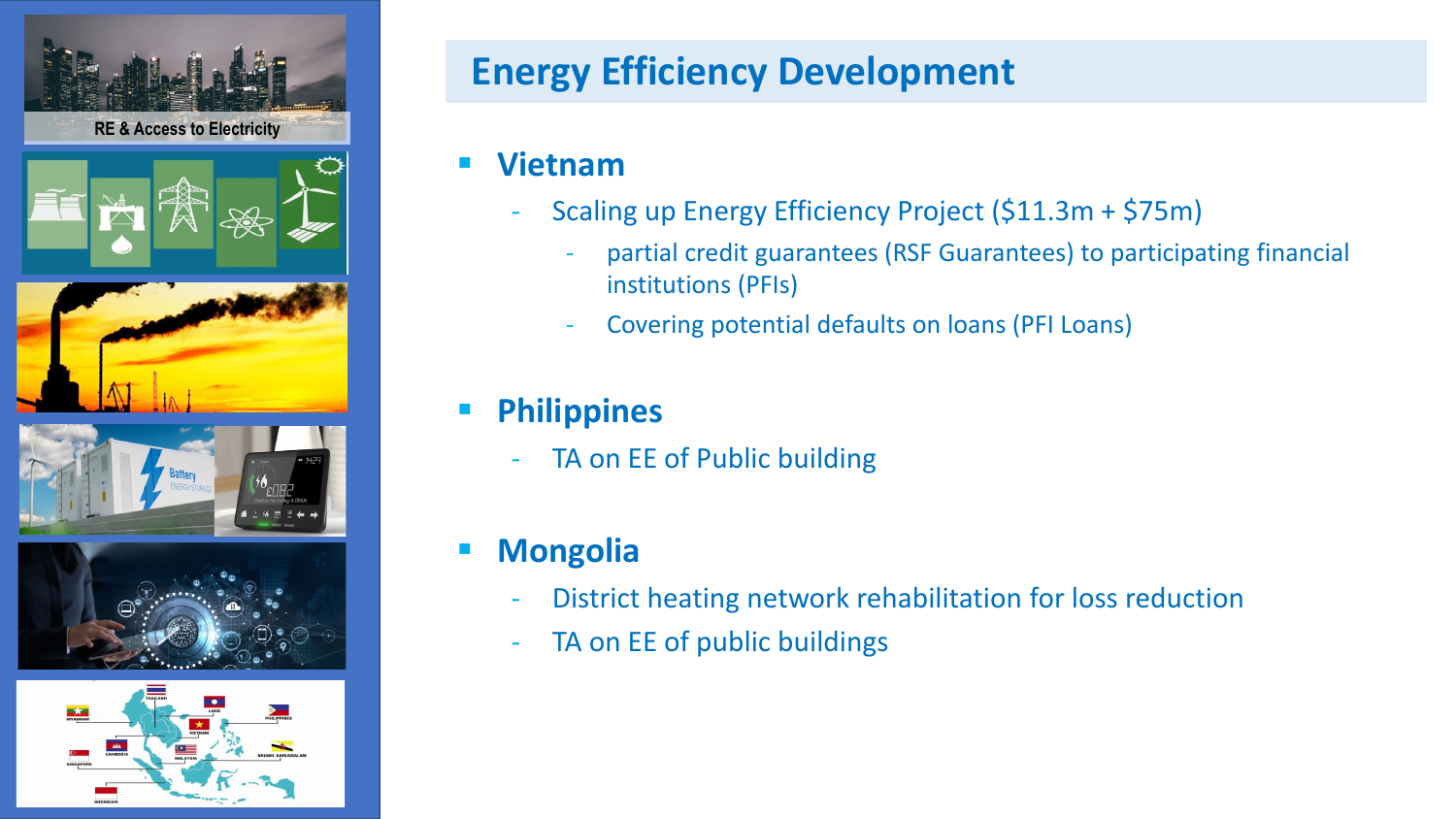











### **Application of new technology & Energy Transition**

### **RE & Access to Electricity <b>Battery Storage**

- China Battery Storage and RE Project (IBRD \$300m + Huxia \$450m)
	- Investments through FI: Battery storage applications on G/T/D and Consumer sides
	- Services: TA on regulations on battery safety, environmental, recycling
	- TA to RE + Battery Storage Auction
		- Indonesia; Vietnam; China; Cambodia

## **Hydrogen, CCUS & Coal power plant repurposing**

- TA on policy, regulation and piloting as part of Energy Transition
	- **Hydrogen:** China (piloting); Vietnam, Laos and Indonesia (early-stage discussion)
	- **CCUS:** China (piloting)
	- Repurposing: China, Vietnam, Indonesia (planning)

#### **Energy Sector Modeling**

- System planning and carbon emission reduction alignment w/ Paris Agreement Modeling on macroeconomic, financial and social impacts